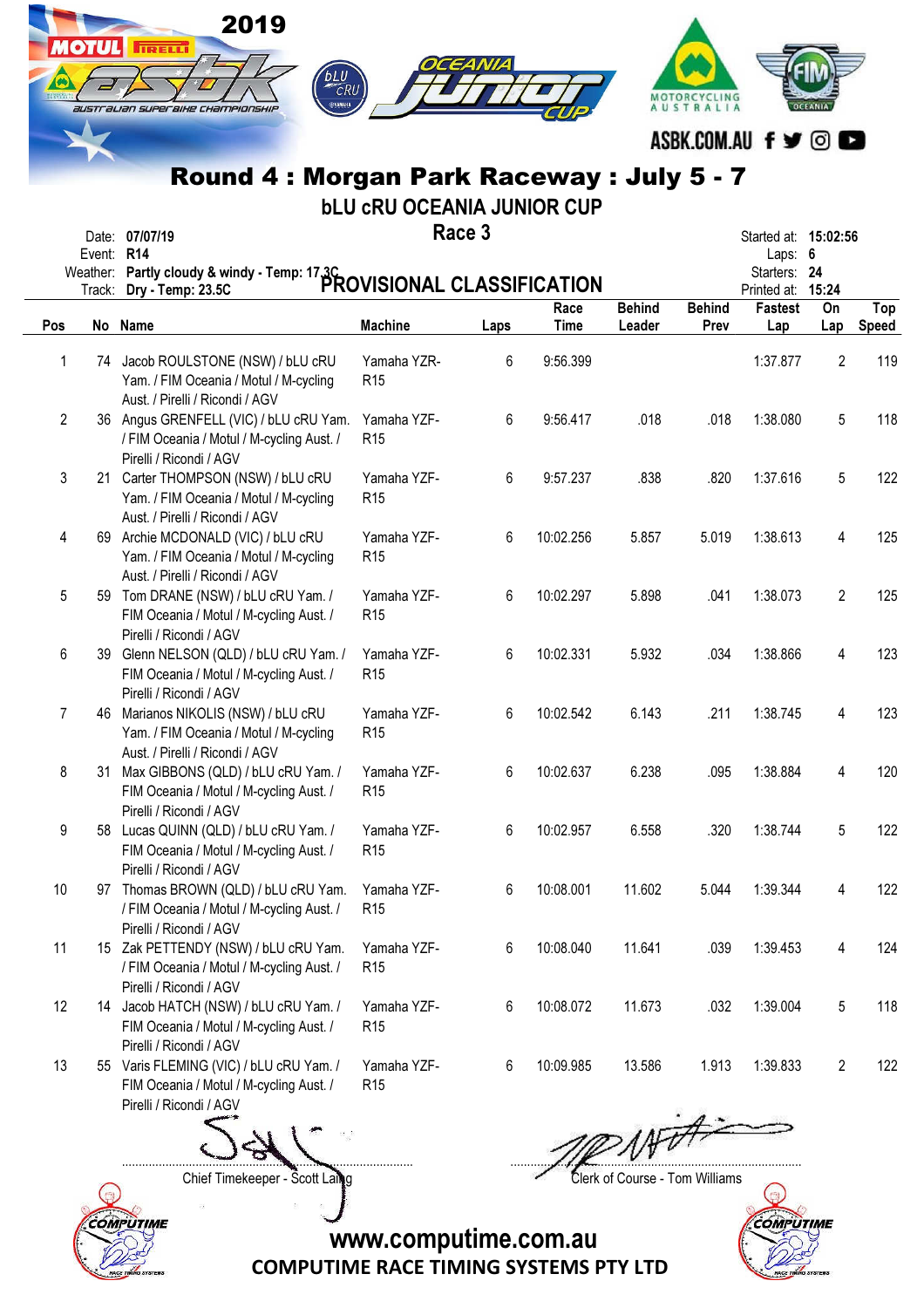|            | <b>OTUL</b> | 2019<br><b>IRELLI</b><br>bLU<br>CRU<br>australian superaixe championskip<br>Round 4 : Morgan Park Raceway : July 5 - 7<br>Date: 07/07/19 | <b>bLU CRU OCEANIA JUNIOR CUP</b> | Race 3         |              |                         | MOTORCYCLING<br><b>AUSTRALIA</b> | ASBK.COM.AU f <b>y</b> © <b>c</b><br>Started at: 15:02:56 |                |                     |
|------------|-------------|------------------------------------------------------------------------------------------------------------------------------------------|-----------------------------------|----------------|--------------|-------------------------|----------------------------------|-----------------------------------------------------------|----------------|---------------------|
|            | Event: R14  |                                                                                                                                          |                                   |                |              |                         |                                  | Laps: $6$                                                 |                |                     |
|            |             | Weather: Partly cloudy & windy - Temp: 17.3C<br>PROVISIONAL CLASSIFICATION                                                               |                                   |                |              |                         |                                  | Starters: 24<br>Printed at: 15:24                         |                |                     |
| Pos        |             | No Name                                                                                                                                  | <b>Machine</b>                    | Laps           | Race<br>Time | <b>Behind</b><br>Leader | <b>Behind</b><br>Prev            | Fastest<br>Lap                                            | On<br>Lap      | Top<br><b>Speed</b> |
| 14         |             | 32 Jai RUSSO (NSW) / bLU cRU Yam. / FIM<br>Oceania / Motul / M-cycling Aust. / Pirelli /<br>Ricondi / AGV                                | Yamaha YZF-<br>R <sub>15</sub>    | 6              | 10:10.285    | 13.886                  | .300                             | 1:39.731                                                  | 4              | 120                 |
| 15         |             | 12 Reece OUGHTRED (VIC) / bLU cRU<br>Yam. / FIM Oceania / Motul / M-cycling<br>Aust. / Pirelli / Ricondi / AGV                           | Yamaha YZR-<br>R <sub>15</sub>    | 6              | 10:10.309    | 13.910                  | .024                             | 1:39.744                                                  | 3              | 122                 |
| 16         |             | 22 Lincoln KNIGHT (NSW) / bLU cRU Yam. /<br>FIM Oceania / Motul / M-cycling Aust. /<br>Pirelli / Ricondi / AGV                           | Yamaha YZF-<br>R <sub>15</sub>    | 6              | 10:26.474    | 30.075                  | 16.165                           | 1:42.637                                                  | 5              | 120                 |
| 17         |             | 17 Hunter DIPLOCK (NSW) / bLU cRU Yam.<br>/ FIM Oceania / Motul / M-cycling Aust. /<br>Pirelli / Ricondi / AGV                           | Yamaha YZR-<br>R <sub>15</sub>    | 6              | 10:26.526    | 30.127                  | .052                             | 1:42.567                                                  | 5              | 120                 |
| 18         |             | 28 Cormac BUCHANAN (NZ) / bLU cRU<br>Yam. / FIM Oceania / Motul / M-cycling<br>Aust. / Pirelli / Ricondi / AGV                           | Yamaha YZF-<br>R <sub>15</sub>    | 6              | 10:26.598    | 30.199                  | .072                             | 1:42.536                                                  | 5              | 120                 |
| 19         | 24          | Jamie PORT (VIC) / bLU cRU Yam. / FIM<br>Oceania / Motul / M-cycling Aust. / Pirelli /<br>Ricondi / AGV                                  | Yamaha YZF-<br>R <sub>15</sub>    | 6              | 10:27.222    | 30.823                  | .624                             | 1:42.743                                                  | 5              | 118                 |
| 20         |             | 37 Patrick BOGNAR (VIC) / bLU cRU Yam. /<br>FIM Oceania / Motul / M-cycling Aust. /<br>Pirelli / Ricondi / AGV                           | Yamaha YZR-<br>R <sub>15</sub>    | 6              | 10:34.247    | 37.848                  | 7.025                            | 1:41.776                                                  | 5              | 114                 |
| 21         |             | 18 Tom CONNORS (NSW) / bLU cRU Yam.<br>/ FIM Oceania / Motul / M-cycling Aust. /<br>Pirelli / Ricondi / AGV                              | Yamaha YZF-<br>R <sub>15</sub>    | 6              | 10:34.782    | 38.383                  | .535                             | 1:42.985                                                  | 6              | 112                 |
| 22         | 27          | Toby JAMES (VIC) / bLU cRU Yam. / FIM<br>Oceania / Motul / M-cycling Aust. / Pirelli /<br>Ricondi / AGV                                  | Yamaha YZR-<br>R <sub>15</sub>    | 6              | 10:51.429    | 55.030                  | 16.647                           | 1:46.518                                                  | 6              | 113                 |
| <b>DNF</b> |             | 53 Alex KENWORTHY-JONES (NSW) / bLU<br>cRU Yam. / FIM Oceania / Motul / M-<br>cycling Aust. / Pirelli / Ricondi / AGV                    | Yamaha YZF-<br>R <sub>15</sub>    | 4              | 7:00.867     | 2 Laps                  |                                  | 1:39.767                                                  | $\overline{2}$ | 123                 |
| <b>DNF</b> | 11          | Natalie BARBATI (VIC) / bLU cRU Yam. /<br>FIM Oceania / Motul / M-cycling Aust. /                                                        | Yamaha YZF-<br>R <sub>15</sub>    | $\overline{2}$ | 4:37.539     | 4 Laps                  |                                  | 2:16.622                                                  | $\mathbf{1}$   | 102                 |

Fastest Lap was 1:37.616 by Carter THOMPSON (NSW)

Pirelli / Ricondi / AGV

Current race lap record for JNR class - 1:37.528 by Max GIBBONS (QLD) on a Yamaha YZF-R15 set on 06/07/19

The results are provisional until the end of the time limit for protests and appeals.

....................................................................................... .......................................................................................

Chief Timekeeper - Scott Laing Clerk of Course - Tom Williams



**COMPUTIME**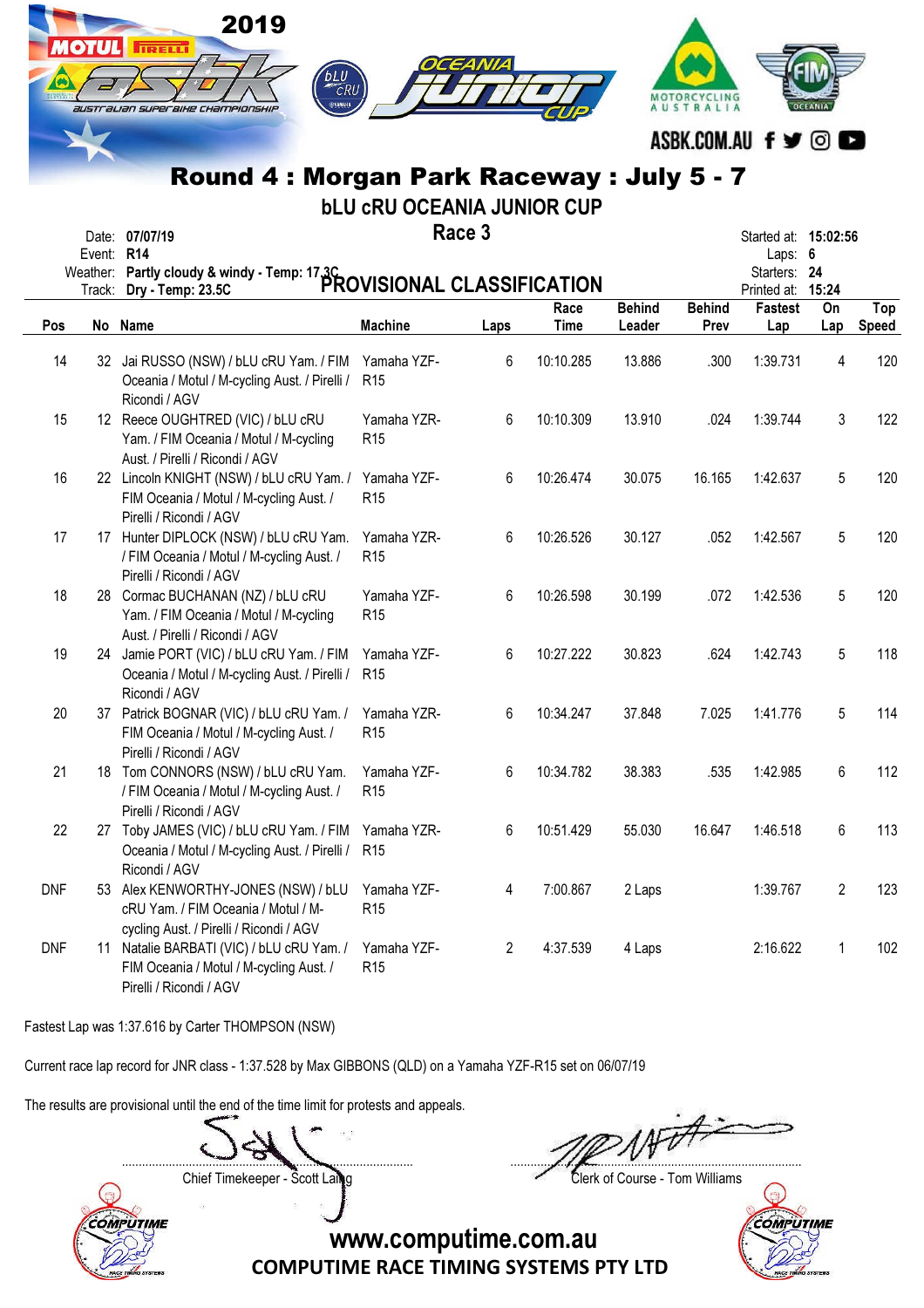|    | 2019<br><b>IOTUL</b><br><b>ITRELLI</b><br>australian superaixe championskip<br>Round 4 : Morgan Park Raceway : July 5 - 7 | <b><i>bLU</i></b><br>CRU<br><b>SYAMAHA</b><br><b>bLU CRU OCEANIA JUNIOR CUP</b> | OCEANIA              |                      |                      | MOTORCYCLING<br><b>AUSTRALIA</b> |                                   |  |
|----|---------------------------------------------------------------------------------------------------------------------------|---------------------------------------------------------------------------------|----------------------|----------------------|----------------------|----------------------------------|-----------------------------------|--|
|    | Date: 07/07/19<br>Event: R14                                                                                              |                                                                                 | Race 3               |                      |                      |                                  | Started at: 15:02:56<br>Laps: 6   |  |
|    | Weather: Partly cloudy & windy - Temp: 17.3C<br>Track: Dry - Temp: 23.5C                                                  | <b>PROVISIONAL LAP TIMES</b>                                                    |                      |                      |                      |                                  | Starters: 24<br>Printed at: 15:24 |  |
|    | No Name                                                                                                                   | Lap 1                                                                           | Lap <sub>2</sub>     | Lap <sub>3</sub>     | Lap 4                | Lap 5                            | Lap 6                             |  |
|    | 11 Natalie BARBATI (VIC)                                                                                                  |                                                                                 | 2:16.622 2:20.917    |                      |                      |                                  |                                   |  |
|    | 12 Reece OUGHTRED (VIC)                                                                                                   | 1:48.285                                                                        | 1:40.446             | 1:39.744             | 1:40.465             | 1:40.243                         | 1:41.126                          |  |
| 14 | Jacob HATCH (NSW)                                                                                                         | 1:47.868                                                                        | 1:39.671             | 1:40.105             | 1:40.736             | 1:39.004                         | 1:40.688                          |  |
|    | 15 Zak PETTENDY (NSW)                                                                                                     | 1:48.381                                                                        | 1:40.026             | 1:39.808             | 1:39.453             | 1:39.888                         | 1:40.484                          |  |
| 17 | Hunter DIPLOCK (NSW)                                                                                                      | 1:51.413                                                                        | 1:43.179             | 1:43.178             | 1:42.774             | 1:42.567                         | 1:43.415                          |  |
| 18 | Tom CONNORS (NSW)                                                                                                         | 1:53.744                                                                        | 1:44.325             | 1:44.898             | 1:44.596             | 1:44.234                         | 1:42.985                          |  |
|    | 21 Carter THOMPSON (NSW)                                                                                                  | 1:44.316                                                                        | 1:38.564             | 1:38.942             |                      | 1:38.732 1:37.616                | 1:39.067                          |  |
| 22 | Lincoln KNIGHT (NSW)                                                                                                      | 1:51.115                                                                        | 1:43.104             | 1:43.219             |                      | 1:43.002 1:42.637                | 1:43.397                          |  |
| 24 | Jamie PORT (VIC)                                                                                                          | 1:51.363                                                                        | 1:43.143             | 1:43.345             | 1:43.845             | 1:42.743                         | 1:42.783                          |  |
| 27 | Toby JAMES (VIC)                                                                                                          | 1:56.672                                                                        | 1:47.248             | 1:46.883             | 1:46.976             | 1:47.132                         | 1:46.518                          |  |
| 28 | Cormac BUCHANAN (NZ)                                                                                                      | 1:52.131                                                                        | 1:42.623             | 1:43.063             | 1:42.714             | 1:42.536                         | 1:43.531                          |  |
| 31 | Max GIBBONS (QLD)                                                                                                         | 1:45.820<br>1:49.193                                                            | 1:39.747<br>1:39.990 | 1:39.388<br>1:40.104 | 1:38.884<br>1:39.731 | 1:39.177<br>1:40.162             | 1:39.621<br>1:41.105              |  |
| 32 | Jai RUSSO (NSW)<br>36 Angus GRENFELL (VIC)                                                                                |                                                                                 | 1:44.302 1:39.037    | 1:38.266             | 1:38.384             | 1:38.080                         | 1:38.348                          |  |
| 37 | Patrick BOGNAR (VIC)                                                                                                      | 2:02.549                                                                        | 1:42.794             | 1:42.348             |                      | 1:42.224 1:41.776                | 1:42.556                          |  |
| 39 | Glenn NELSON (QLD)                                                                                                        | 1:46.383                                                                        | 1:39.408             | 1:39.234             | 1:38.866             | 1:39.070                         | 1:39.370                          |  |
| 46 | Marianos NIKOLIS (NSW)                                                                                                    | 1:46.052                                                                        | 1:39.584             | 1:39.485             | <u>1:38.745</u>      | 1:39.181                         | 1:39.495                          |  |
| 53 | Alex KENWORTHY-JONES (NSW)                                                                                                | 1:49.151                                                                        | 1:39.767             | 1:40.231             | 1:51.718             |                                  |                                   |  |
| 55 | Varis FLEMING (VIC)                                                                                                       | 1:48.877                                                                        | 1:39.833             | 1:40.071             | 1:40.120             | 1:40.167                         | 1:40.917                          |  |
| 58 | Lucas QUINN (QLD)                                                                                                         | 1:45.929                                                                        | 1:39.342             | 1:39.801             | 1:39.677             | 1:38.744                         | 1:39.464                          |  |
| 59 | Tom DRANE (NSW)                                                                                                           | 1:47.791                                                                        | 1:38.073             | 1:39.695             | 1:39.233             | 1:38.402                         | 1:39.103                          |  |
| 69 | Archie MCDONALD (VIC)                                                                                                     | 1:46.006                                                                        | 1:39.766             | 1:39.526             | 1:38.613             | 1:39.223                         | 1:39.122                          |  |
|    | 74 Jacob ROULSTONE (NSW)                                                                                                  | 1:44.983                                                                        | 1:37.877             | 1:38.799             | 1:38.278             | 1:38.167                         | 1:38.295                          |  |
|    | 97 Thomas BROWN (QLD)                                                                                                     | 1:47.939                                                                        |                      | 1:40.639 1:39.671    | <u>1:39.344</u>      | 1:39.793                         | 1:40.615                          |  |

COMPUTIME

....................................................................................... ....................................................................................... Chief Timekeeper - Scott Laing Clerk of Course - Tom Williams

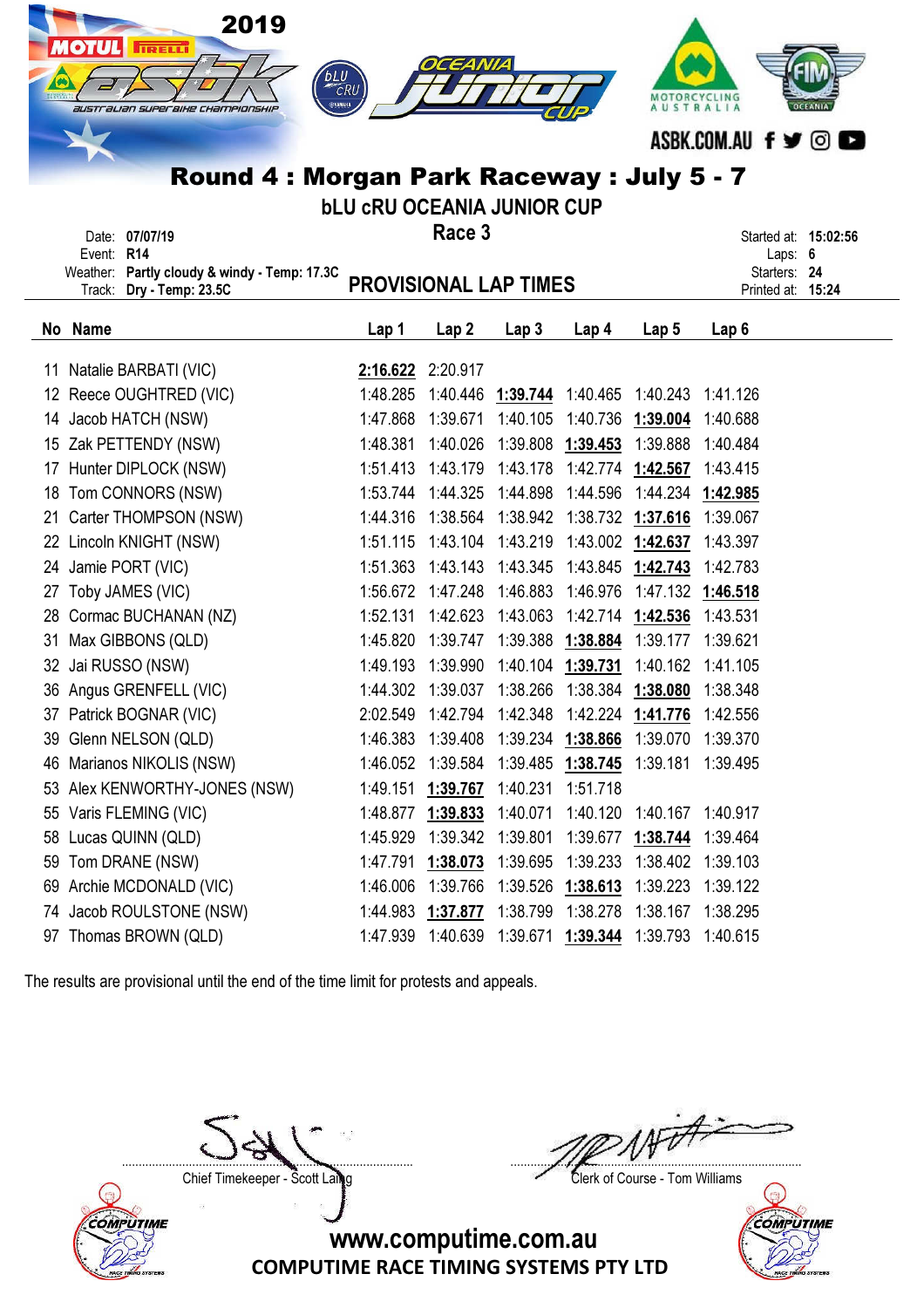|                | australian superaike championskip            | <b>TRELL</b> | 2019    | CRU<br>⊜удмана |     |                                            |                                | <b>AUSTRALIA</b>               |         |                               |     |
|----------------|----------------------------------------------|--------------|---------|----------------|-----|--------------------------------------------|--------------------------------|--------------------------------|---------|-------------------------------|-----|
|                |                                              |              |         |                |     |                                            |                                |                                |         |                               |     |
|                |                                              |              |         |                |     |                                            |                                |                                |         | ASBK.COM.AU f y © O           |     |
|                |                                              |              |         |                |     | Round 4 : Morgan Park Raceway : July 5 - 7 |                                |                                |         |                               |     |
|                |                                              |              |         |                |     | <b>bLU CRU OCEANIA JUNIOR CUP</b>          |                                |                                |         |                               |     |
|                | Date: 07/07/19                               |              |         |                |     | Race 3                                     |                                |                                |         | Started at: 15:02:56          |     |
|                | Event: R14                                   |              |         |                |     |                                            |                                |                                |         | Laps: 6                       |     |
|                | Weather: Partly cloudy & windy - Temp: 17.3C |              |         |                |     | <b>PROVISIONAL SPLIT TIMES</b>             |                                |                                |         | Starters: 24                  |     |
| Lap            | Track: Dry - Temp: 23.5C<br>Split 1          | Split 2      | Split 3 | Lap Time       | Spd | Lap                                        | Split 1                        | Split 2                        | Split 3 | Printed at: 15:24<br>Lap Time | Spd |
|                |                                              |              |         |                |     |                                            |                                |                                |         |                               |     |
|                | 11 Natalie BARBATI (VIC) (DNF)               |              |         |                |     |                                            | 18 Tom CONNORS (NSW) (21th)    |                                |         |                               |     |
| 1              | 54.440                                       | 42.337       | 39.845  | 2:16.622       | 76  |                                            | 45.031                         | 36.328                         | 32.385  | 1:53.744                      | 77  |
| 2              | 43.511                                       | 42.102       | 55.304  | 2:20.917 P     | 102 | 2                                          | 35.451                         | 36.323                         | 32.551  | 1:44.325                      | 112 |
|                |                                              |              |         |                |     | 3                                          | 35.680                         | 36.536                         | 32.682  | 1:44.898                      | 111 |
|                | 12 Reece OUGHTRED (VIC) (15th)               |              |         |                |     | 4                                          | 35.719                         | 36.461                         | 32.416  | 1:44.596                      | 109 |
| 1              | 42.530                                       | 34.857       | 30.898  | 1:48.285       | 75  | 5                                          | 35.452                         | 36.634                         | 32.148  | 1:44.234                      | 110 |
| $\overline{c}$ | 33.712                                       | 35.454       | 31.280  | 1:40.446       | 120 | 6                                          | 34.699                         | 35.884                         | 32.402  | 1:42.985                      | 110 |
| 3              | 33.699                                       | 35.049       | 30.996  | 1:39.744       | 122 |                                            |                                |                                |         |                               |     |
| 4              | 33.568                                       | 35.091       | 31.806  | 1:40.465       | 120 |                                            |                                | 21 Carter THOMPSON (NSW) (3rd) |         |                               |     |
| 5              | 34.007                                       | 35.340       | 30.896  | 1:40.243       | 114 | 1                                          | 38.887                         | 34.361                         | 31.068  | 1:44.316                      | 59  |
| 6              | 33.851                                       | 35.753       | 31.522  | 1:41.126       | 115 | 2                                          | 33.568                         | 34.434                         | 30.562  | 1:38.564                      | 116 |
|                |                                              |              |         |                |     | 3                                          | 33.450                         | 34.452                         | 31.040  | 1:38.942                      | 116 |
|                | 14 Jacob HATCH (NSW) (12th)                  |              |         |                |     | 4                                          | 33.270                         | 34.316                         | 31.146  | 1:38.732                      | 122 |
| 1              | 41.378                                       | 35.178       | 31.312  | 1:47.868       | 66  | 5                                          | 32.808                         | 34.245                         | 30.563  | 1:37.616                      | 118 |
| 2              | 33.303                                       | 35.187       | 31.181  | 1:39.671       | 118 | 6                                          | 33.780                         | 34.503                         | 30.784  | 1:39.067                      | 116 |
| 3              | 33.545                                       | 35.230       | 31.330  | 1:40.105       | 117 |                                            |                                |                                |         |                               |     |
| 4              | 33.685                                       | 35.363       | 31.688  | 1:40.736       | 115 |                                            | 22 Lincoln KNIGHT (NSW) (16th) |                                |         |                               |     |
| 5              | 33.450                                       | 34.755       | 30.799  | 1:39.004       | 115 | 1                                          | 43.542                         | 35.595                         | 31.978  | 1:51.115                      | 80  |
| 6              | 33.954                                       | 35.128       | 31.606  | 1:40.688       | 116 | 2                                          | 34.952                         | 36.149                         | 32.003  | 1:43.104                      | 120 |
|                |                                              |              |         |                |     | 3                                          | 35.069                         | 36.078                         | 32.072  | 1:43.219                      | 116 |
|                | 15 Zak PETTENDY (NSW) (11th)                 |              |         |                |     | 4                                          | 35.159                         | 35.816                         | 32.027  | 1:43.002                      | 114 |
| 1              | 41.592                                       | 34.882       | 31.907  | 1:48.381       | 71  | 5                                          | 35.057                         | 35.639                         | 31.941  | 1:42.637                      | 115 |
| $\overline{2}$ | 33.627                                       | 35.481       | 30.918  | 1:40.026       | 124 | 6                                          | 35.457                         | 36.147                         | 31.793  | 1:43.397                      | 114 |
| 3              | 33.715                                       | 35.094       | 30.999  | 1:39.808       | 117 |                                            |                                |                                |         |                               |     |
| 4              | 33.574                                       | 34.930       | 30.949  | 1:39.453       | 117 |                                            | 24 Jamie PORT (VIC) (19th)     |                                |         |                               |     |
| 5              | 33.648                                       | 35.211       | 31.029  | 1:39.888       | 116 | 1                                          | 43.196                         | 35.866                         | 32.301  | 1:51.363                      | 79  |
| 6              | 33.618                                       | 35.216       | 31.650  | 1:40.484       | 120 | 2                                          | 35.102                         | 35.948                         | 32.093  | 1:43.143                      | 115 |
|                |                                              |              |         |                |     | 3                                          | 35.066                         | 36.221                         | 32.058  | 1:43.345                      | 118 |
|                | 17 Hunter DIPLOCK (NSW) (17th)               |              |         |                |     | 4                                          | 35.765                         | 36.065                         | 32.015  | 1:43.845                      | 113 |
| 1              | 44.214                                       | 35.595       | 31.604  | 1:51.413       | 77  | 5                                          | 35.154                         | 35.857                         | 31.732  | 1:42.743                      | 113 |
| $\overline{c}$ | 35.338                                       | 35.702       | 32.139  | 1:43.179       | 120 | 6                                          | 34.636                         | 36.051                         | 32.096  | 1:42.783                      | 114 |
| 3              | 35.296                                       | 36.005       | 31.877  | 1:43.178       | 120 |                                            |                                |                                |         |                               |     |

4 35.269 35.752 31.753 1:42.774 117 27 Toby JAMES (VIC) (22th)

| -----  | ------ | .      | .            | . |        |        |        |          |       |
|--------|--------|--------|--------------|---|--------|--------|--------|----------|-------|
| 35.477 | 35.671 | 31.419 | 1:42.567 117 |   | 45.988 | 36.750 | 33.934 | 1:56.672 | 77    |
| 34.874 | 36.704 | 31.837 | 1:43.415 115 |   | 36,096 | 37.199 | 33.953 | 1:47.248 | 113   |
|        |        |        |              |   | 35,973 | 37.168 | 33.742 | 1:46.883 | - 111 |

....................................................................................... .......................................................................................

COMPUTIME RACE TIMING SYSTEMS PTY LTD www.computime.com.au





Chief Timekeeper - Scott Laing Clerk of Course - Tom Williams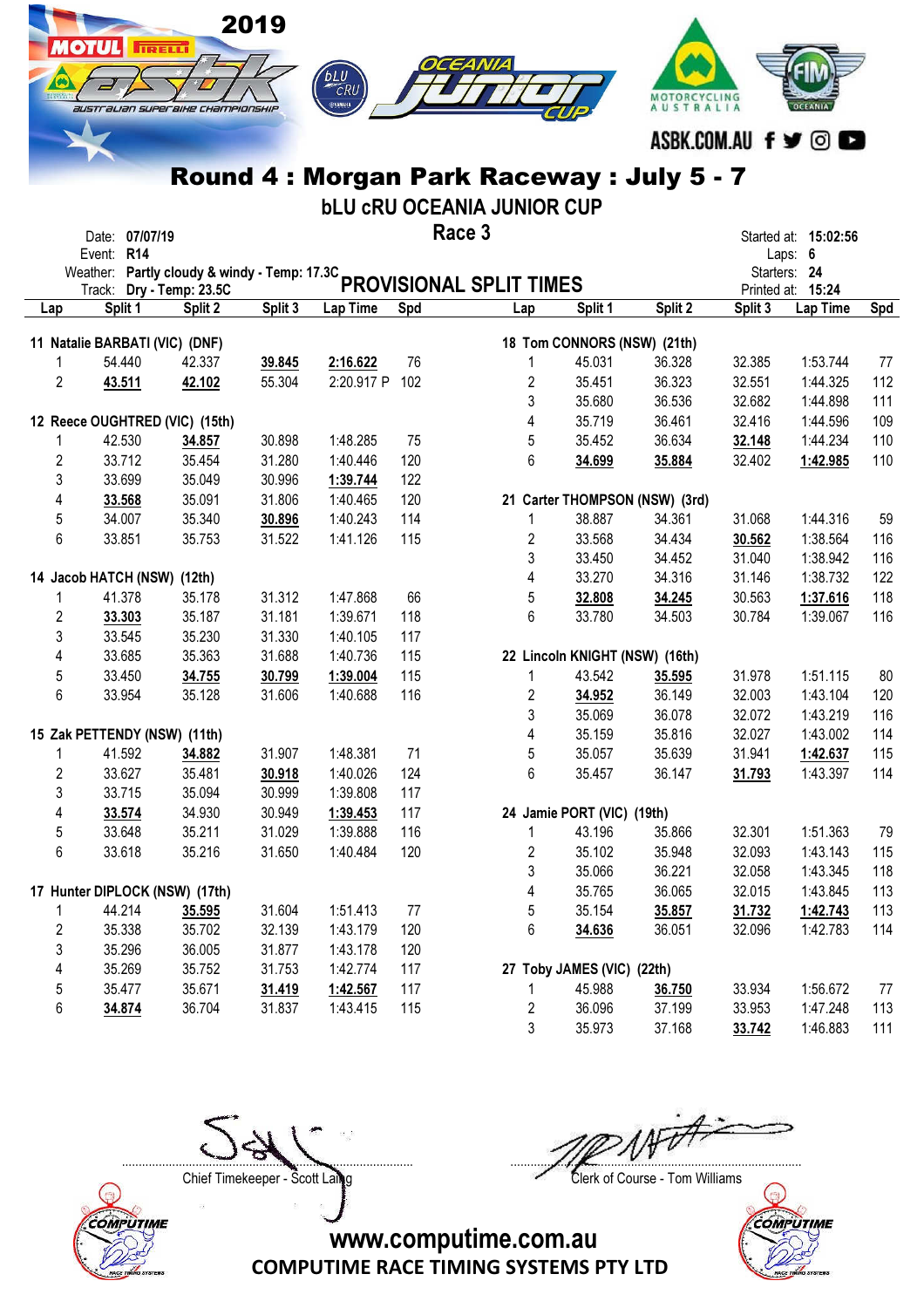

bLU cRU OCEANIA JUNIOR CUP

|                         | Date: 07/07/19                                             |                   |         |          | Race 3 |                         |                                 |                                     |         | Started at: 15:02:56              |     |
|-------------------------|------------------------------------------------------------|-------------------|---------|----------|--------|-------------------------|---------------------------------|-------------------------------------|---------|-----------------------------------|-----|
|                         | Event: R14<br>Weather: Partly cloudy & windy - Temp: 17.3C |                   |         |          |        |                         |                                 |                                     |         | Laps: 6                           |     |
|                         | Track:                                                     | Dry - Temp: 23.5C |         |          |        | PROVISIONAL SPLIT TIMES |                                 |                                     |         | Starters: 24<br>Printed at: 15:24 |     |
| Lap                     | Split 1                                                    | Split 2           | Split 3 | Lap Time | Spd    | Lap                     | Split 1                         | Split 2                             | Split 3 | Lap Time                          | Spd |
| 4                       | 36.264                                                     | 36.874            | 33.838  | 1:46.976 | 111    |                         | 37 Patrick BOGNAR (VIC) (20th)  |                                     |         |                                   |     |
| 5                       | 36.459                                                     | 36.877            | 33.796  | 1:47.132 | 111    | $\mathbf{1}$            | 54.513                          | 35.888                              | 32.148  | 2:02.549                          | 74  |
| 6                       | 35.834                                                     | 36.768            | 33.916  | 1:46.518 | 111    | $\overline{2}$          | 34.761                          | 35.828                              | 32.205  | 1:42.794                          | 112 |
|                         |                                                            |                   |         |          |        | 3                       | 34.552                          | 35.943                              | 31.853  | 1:42.348                          | 112 |
|                         | 28 Cormac BUCHANAN (NZ) (18th)                             |                   |         |          |        | 4                       | 34.711                          | 35.833                              | 31.680  | 1:42.224                          | 110 |
| 1                       | 44.549                                                     | 35.601            | 31.981  | 1:52.131 | 82     | 5                       | 34.561                          | 35.894                              | 31.321  | 1:41.776                          | 112 |
| $\overline{2}$          | 35.146                                                     | 35.745            | 31.732  | 1:42.623 | 118    | 6                       | 34.585                          | 36.021                              | 31.950  | 1:42.556                          | 114 |
| 3                       | 35.388                                                     | 35.889            | 31.786  | 1:43.063 | 120    |                         |                                 |                                     |         |                                   |     |
| 4                       | 35.483                                                     | 35.594            | 31.637  | 1:42.714 | 120    |                         | 39 Glenn NELSON (QLD) (6th)     |                                     |         |                                   |     |
| 5                       | 35.720                                                     | 35.523            | 31.293  | 1:42.536 | 115    | 1                       | 40.224                          | 35.653                              | 30.506  | 1:46.383                          | 63  |
| 6                       | 35.126                                                     | 36.551            | 31.854  | 1:43.531 | 115    | $\overline{2}$          | 33.677                          | 34.708                              | 31.023  | 1:39.408                          | 122 |
|                         |                                                            |                   |         |          |        | 3                       | 33.752                          | 34.695                              | 30.787  | 1:39.234                          | 123 |
|                         | 31 Max GIBBONS (QLD) (8th)                                 |                   |         |          |        | 4                       | 33.946                          | 34.408                              | 30.512  | 1:38.866                          | 118 |
| 1                       | 40.519                                                     | 34.466            | 30.835  | 1:45.820 | 63     | 5                       | 33.020                          | 35.016                              | 31.034  | 1:39.070                          | 120 |
| $\sqrt{2}$              | 33.427                                                     | 34.952            | 31.368  | 1:39.747 | 117    | 6                       | 33.740                          | 34.278                              | 31.352  | 1:39.370                          | 116 |
| 3                       | 33.568                                                     | 34.877            | 30.943  | 1:39.388 | 120    |                         |                                 |                                     |         |                                   |     |
| $\overline{\mathbf{4}}$ | 33.698                                                     | 34.401            | 30.785  | 1:38.884 | 116    |                         | 46 Marianos NIKOLIS (NSW) (7th) |                                     |         |                                   |     |
| 5                       | 33.247                                                     | 34.956            | 30.974  | 1:39.177 | 117    | $\mathbf{1}$            | 40.882                          | 34.556                              | 30.614  | 1:46.052                          | 66  |
| 6                       | 34.198                                                     | 33.957            | 31.466  | 1:39.621 | 117    | $\overline{2}$          | 33.554                          | 34.606                              | 31.424  | 1:39.584                          | 122 |
|                         |                                                            |                   |         |          |        | 3                       | 33.601                          | 34.900                              | 30.984  | 1:39.485                          | 120 |
|                         | 32 Jai RUSSO (NSW) (14th)                                  |                   |         |          |        | 4                       | 33.193                          | 34.752                              | 30.800  | 1:38.745                          | 123 |
| 1                       | 42.793                                                     | 34.896            | 31.504  | 1:49.193 | 76     | 5                       | 33.403                          | 34.865                              | 30.913  | 1:39.181                          | 115 |
| $\sqrt{2}$              | 34.026                                                     | 34.787            | 31.177  | 1:39.990 | 119    | 6                       | 33.785                          | 34.224                              | 31.486  | 1:39.495                          | 119 |
| 3                       | 34.075                                                     | 35.134            | 30.895  | 1:40.104 | 120    |                         |                                 |                                     |         |                                   |     |
| 4                       | 33.934                                                     | 34.863            | 30.934  | 1:39.731 | 120    |                         |                                 | 53 Alex KENWORTHY-JONES (NSW) (DNF) |         |                                   |     |
| 5                       | 34.261                                                     | 35.104            | 30.797  | 1:40.162 | 117    | $\mathbf{1}$            | 42.371                          | 35.184                              | 31.596  | 1:49.151                          | 73  |
| 6                       | 34.248                                                     | 35.309            | 31.548  | 1:41.105 | 118    | $\overline{2}$          | 33.660                          | 35.029                              | 31.078  | 1:39.767                          | 120 |
|                         |                                                            |                   |         |          |        | 3                       | 34.040                          | 35.190                              | 31.001  | 1:40.231                          | 123 |
|                         | 36 Angus GRENFELL (VIC) (2nd)                              |                   |         |          |        | 4                       | 33.466                          | 35.440                              | 42.812  | 1:51.718 P                        | 120 |
| 1                       | 38.572                                                     | 34.709            | 31.021  | 1:44.302 | 55     |                         |                                 |                                     |         |                                   |     |
| $\overline{2}$          | 33.024                                                     | 34.782            | 31.231  | 1:39.037 | 115    |                         | 55 Varis FLEMING (VIC)          | (13th)                              |         |                                   |     |
| 3                       | 32.912                                                     | 34.514            | 30.840  | 1:38.266 | 118    | $\mathbf{1}$            | 42.095                          | 35.242                              | 31.540  | 1:48.877                          | 75  |
| 4                       | 33.186                                                     | 34.557            | 30.641  | 1:38.384 | 117    | $\overline{2}$          | 33.666                          | 35.206                              | 30.961  | 1:39.833                          | 122 |
| 5                       | 32.920                                                     | 34.449            | 30.711  | 1:38.080 | 117    | 3                       | 34.059                          | 35.298                              | 30.714  | 1:40.071                          | 121 |
| 6                       | 33.290                                                     | 34.400            | 30.658  | 1:38.348 | 115    | 4                       | 33.618                          | 35.585                              | 30.917  | 1:40.120                          | 122 |
|                         |                                                            |                   |         |          |        | 5                       | 33.792                          | 35.315                              | 31.060  | 1:40.167                          | 118 |



....................................................................................... .......................................................................................

Chief Timekeeper - Scott Laing Chief Timekeeper - Scott Laing

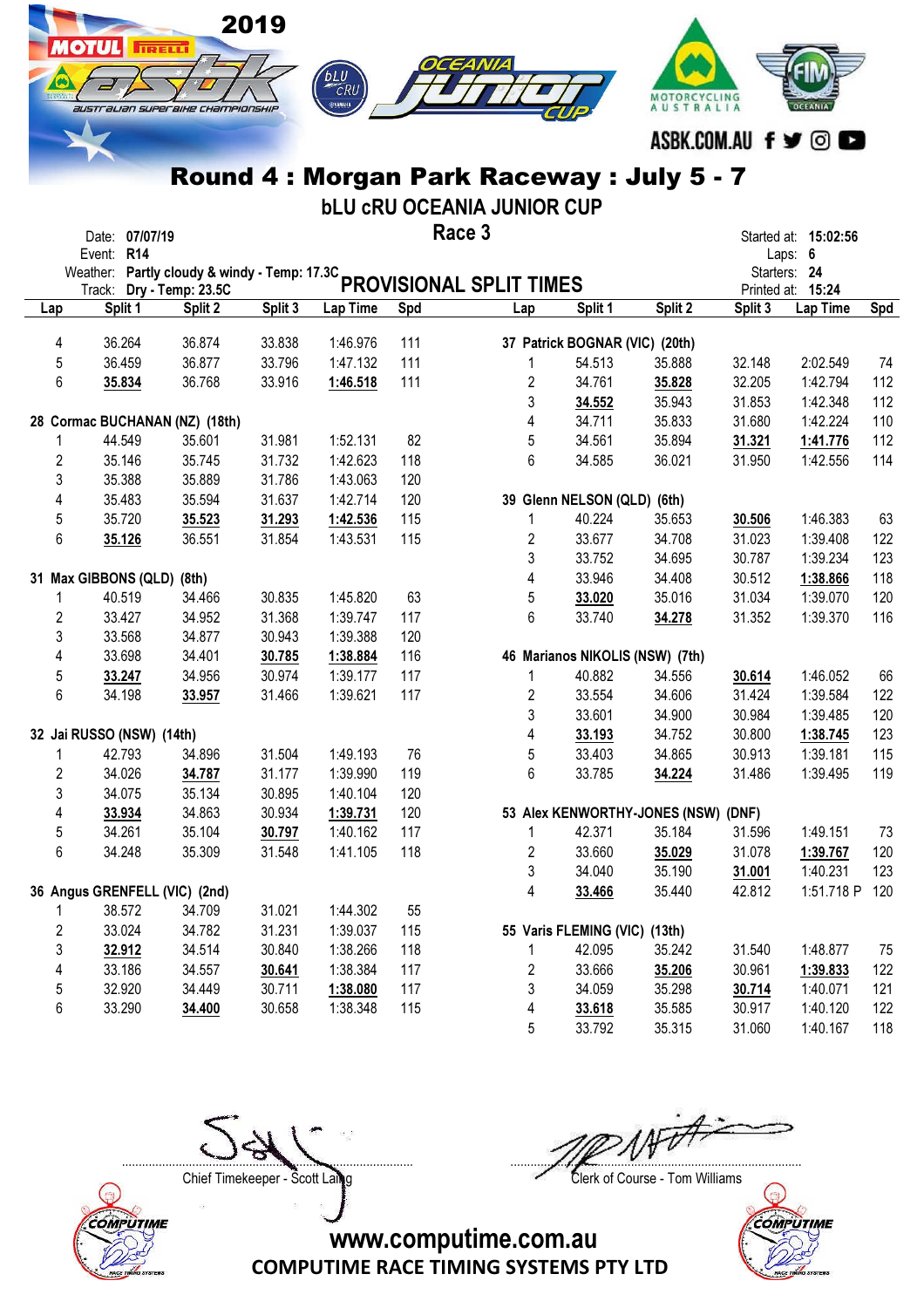

bLU cRU OCEANIA JUNIOR CUP

|     | Date:                | 07/07/19                            |         |         |          |     | Race 3                  |         |                                |              | Started at: 15:02:56 |     |
|-----|----------------------|-------------------------------------|---------|---------|----------|-----|-------------------------|---------|--------------------------------|--------------|----------------------|-----|
|     | Event:               | R <sub>14</sub>                     |         |         |          |     |                         |         |                                |              | Laps: 6              |     |
|     | Weather:             | Partly cloudy & windy - Temp: 17.3C |         |         |          |     | PROVISIONAL SPLIT TIMES |         |                                | Starters: 24 |                      |     |
|     | Track:               | Dry - Temp: 23.5C                   |         |         |          |     |                         |         |                                |              | Printed at: 15:24    |     |
| Lap | Split 1              |                                     | Split 2 | Split 3 | Lap Time | Spd | Lap                     | Split 1 | Split 2                        | Split 3      | Lap Time             | Spd |
| 6   | 33.797               |                                     | 35.709  | 31.411  | 1:40.917 | 119 | 4                       | 33.612  | 34.624                         | 30.377       | 1:38.613             | 125 |
|     |                      |                                     |         |         |          |     | 5                       | 33.306  | 34.829                         | 31.088       | 1:39.223             | 122 |
|     | 58 Lucas QUINN (QLD) | (9th)                               |         |         |          |     | 6                       | 33.180  | 34.655                         | 31.287       | 1:39.122             | 122 |
|     | 40.003               |                                     | 34.987  | 30.939  | 1:45.929 | 58  |                         |         |                                |              |                      |     |
| 2   | 33.564               |                                     | 34.652  | 31.126  | 1:39.342 | 120 |                         |         | 74 Jacob ROULSTONE (NSW) (1st) |              |                      |     |
| 3   | 33.680               |                                     | 35.147  | 30.974  | 1:39.801 | 117 |                         | 39.766  | 34.480                         | 30.737       | 1:44.983             | 61  |
| 4   | 34.392               |                                     | 34.816  | 30.469  | 1:39.677 | 117 | 2                       | 32.735  | 34.432                         | 30.710       | 1:37.877             | 119 |
| 5   | 33.487               |                                     | 34.571  | 30.686  | 1:38.744 | 118 | 3                       | 33.268  | 34.606                         | 30.925       | 1:38.799             | 117 |
| 6   | 33.984               |                                     | 34.450  | 31.030  | 1:39.464 | 122 | 4                       | 33.245  | 34.450                         | 30.583       | 1:38.278             | 117 |
|     |                      |                                     |         |         |          |     | 5                       | 33.165  | 34.266                         | 30.736       | 1:38.167             | 115 |
|     |                      | 59 Tom DRANE (NSW) (5th)            |         |         |          |     | 6                       | 33.002  | 34.664                         | 30.629       | 1:38.295             | 116 |
|     | 41.729               |                                     | 34.821  | 31.241  | 1:47.791 | 70  |                         |         |                                |              |                      |     |
| 2   | 32.981               |                                     | 34.483  | 30.609  | 1:38.073 | 120 |                         |         | 97 Thomas BROWN (QLD) (10th)   |              |                      |     |
| 3   | 34.082               |                                     | 34.748  | 30.865  | 1:39.695 | 121 | 1                       | 41.197  | 35.207                         | 31.535       | 1:47.939             | 70  |
| 4   | 34.105               |                                     | 34.621  | 30.507  | 1:39.233 | 125 | 2                       | 34.362  | 34.993                         | 31.284       | 1:40.639             | 122 |
| 5   | 32.888               |                                     | 34.783  | 30.731  | 1:38.402 | 122 | 3                       | 33.683  | 34.936                         | 31.052       | 1:39.671             | 122 |
| 6   | 33.382               |                                     | 34.366  | 31.355  | 1:39.103 | 123 | 4                       | 33.452  | 34.885                         | 31.007       | 1:39.344             | 121 |
|     |                      |                                     |         |         |          |     | 5                       | 33.805  | 34.944                         | 31.044       | 1:39.793             | 117 |
|     |                      | 69 Archie MCDONALD (VIC) (4th)      |         |         |          |     | 6                       | 34.239  | 34.822                         | 31.554       | 1:40.615             | 116 |
|     | 40.707               |                                     | 34.572  | 30.727  | 1:46.006 | 67  |                         |         |                                |              |                      |     |
| 2   | 33.944               |                                     | 34.740  | 31.082  | 1:39.766 | 121 |                         |         |                                |              |                      |     |
| 3   | 33.712               |                                     | 35.122  | 30.692  | 1:39.526 | 119 |                         |         |                                |              |                      |     |

The results are provisional until the end of the time limit for protests and appeals.

Chief Timekeeper - Scott Laing Clerk of Course - Tom Williams



....................................................................................... .......................................................................................

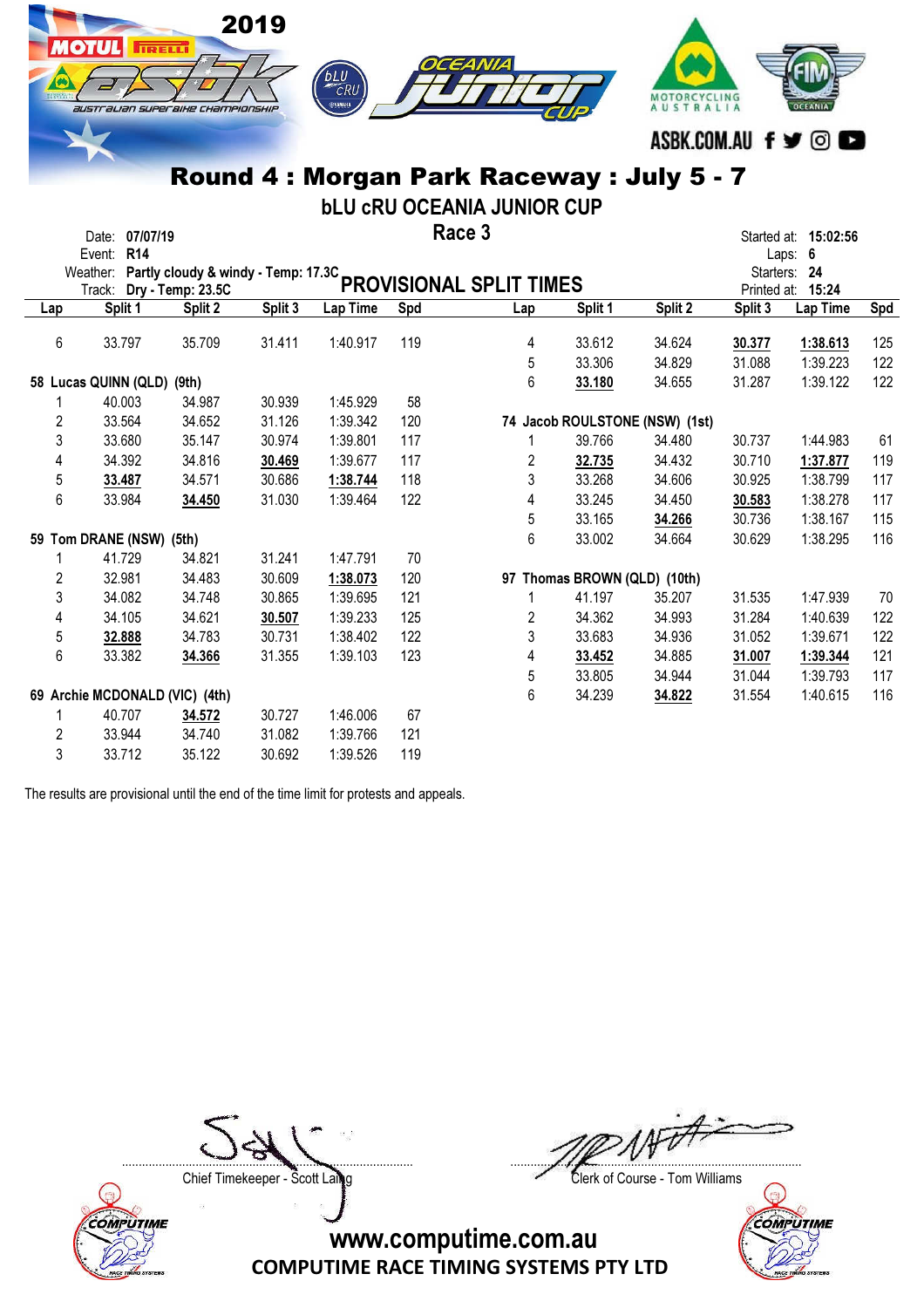| <b>MOTULI</b> |                | <b>TRELLI</b> | 2019<br>$\overline{c}$ RU<br>ФУАМАНА<br><b>australian superaixe Championship</b> | OCEANIA<br>Round 4 : Morgan Park Raceway : July 5 - 7                                                      | ASBK.COM.AU f y © |                      |     |
|---------------|----------------|---------------|----------------------------------------------------------------------------------|------------------------------------------------------------------------------------------------------------|-------------------|----------------------|-----|
|               |                |               |                                                                                  | <b>bLU CRU OCEANIA JUNIOR CUP</b>                                                                          |                   |                      |     |
|               | Date: 07/07/19 |               |                                                                                  | Race 3                                                                                                     |                   | Started at: 15:02:56 |     |
|               | Event: R14     |               |                                                                                  |                                                                                                            |                   | Laps: $6$            |     |
|               |                |               |                                                                                  | Weather: Partly cloudy & windy - Temp: 17.3C<br>Trock: Dry - Temp: 23.5C PROVISIONAL FASTEST LAPS SEQUENCE |                   | Starters: 24         |     |
|               |                |               |                                                                                  |                                                                                                            |                   | Printed at: 15:24    |     |
|               | Race           |               |                                                                                  |                                                                                                            |                   | <b>Fastest</b>       | On  |
| Lap           | <b>Pos</b>     | No Name       |                                                                                  | <b>Machine</b>                                                                                             |                   | Lap                  | Lap |
|               |                |               |                                                                                  |                                                                                                            |                   |                      |     |
|               |                | 36            | Angus GRENFELL (VIC)                                                             |                                                                                                            | Yamaha YZF-R15    | 1:44.302             |     |
| 2             |                | 74            | Jacob ROULSTONE (NSW)                                                            |                                                                                                            | Yamaha YZR-R15    | 1:37.877             | 2   |
| 5             | 3              | 21            | Carter THOMPSON (NSW)                                                            |                                                                                                            | Yamaha YZF-R15    | 1:37.616             | 5   |
|               |                |               |                                                                                  |                                                                                                            |                   |                      |     |

**COMPUTIME** 

....................................................................................... .......................................................................................

Chief Timekeeper - Scott Laing

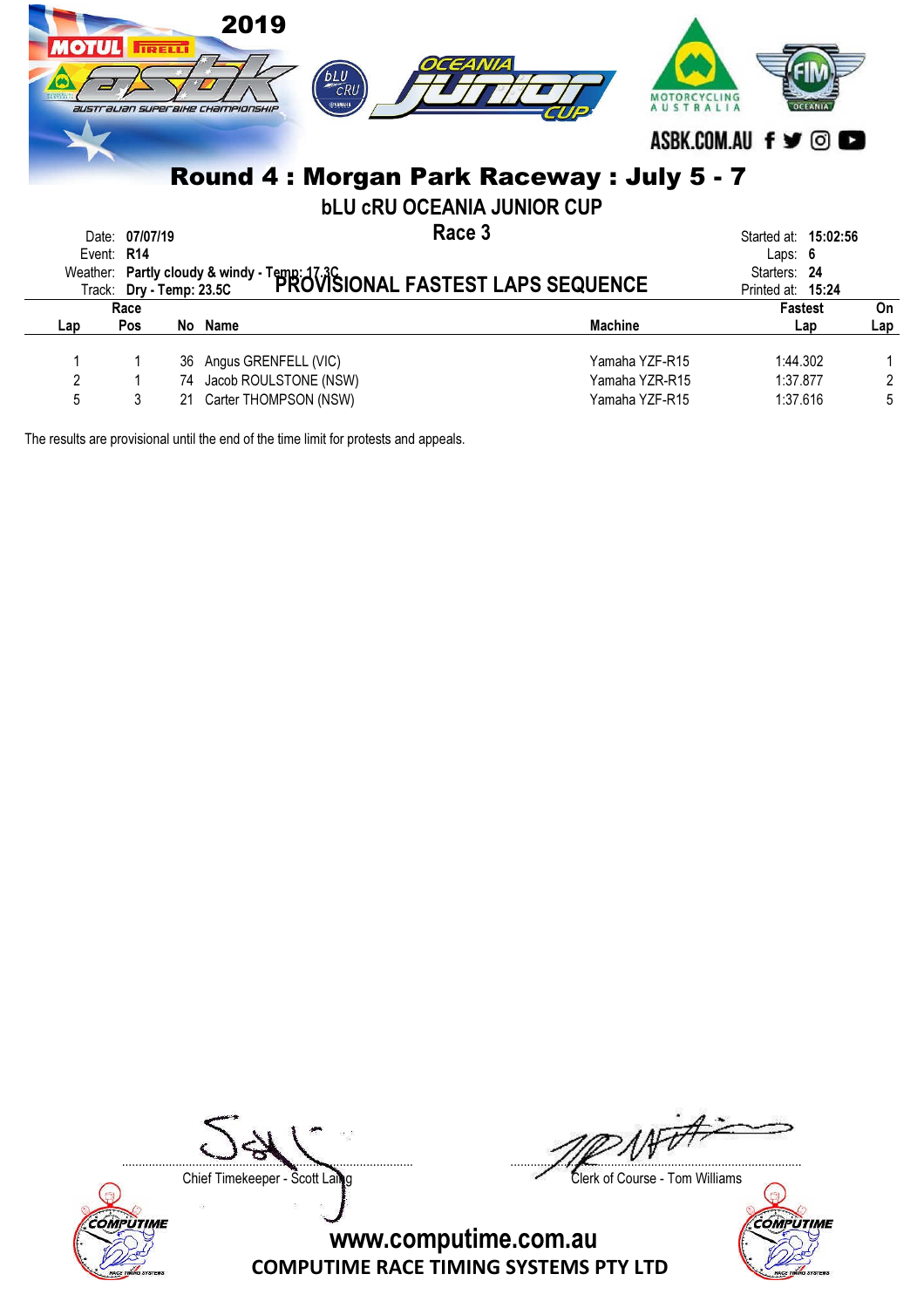|          |                                              |                          |          | 2019                 |                          |                 |                                          |        |          |                      |                           |                 |                               |                       |
|----------|----------------------------------------------|--------------------------|----------|----------------------|--------------------------|-----------------|------------------------------------------|--------|----------|----------------------|---------------------------|-----------------|-------------------------------|-----------------------|
|          | <b>AOTUL</b>                                 | <b>IRELLI</b>            |          |                      |                          |                 |                                          |        |          |                      |                           |                 |                               |                       |
|          |                                              |                          |          |                      | <b><i>BLU</i></b><br>CRU |                 |                                          |        |          |                      |                           |                 |                               |                       |
|          | australian superaixe championskip            |                          |          |                      | ⊜улмана                  |                 |                                          |        |          |                      | MOTORCYCLING<br>AUSTRALIA |                 |                               |                       |
|          |                                              |                          |          |                      |                          |                 |                                          |        |          |                      |                           |                 |                               |                       |
|          |                                              |                          |          |                      |                          |                 |                                          |        |          |                      | ASBK.COM.AU               |                 | f<br>o)                       | $\blacktriangleright$ |
|          |                                              |                          |          |                      |                          |                 | Round 4: Morgan Park Raceway: July 5 - 7 |        |          |                      |                           |                 |                               |                       |
|          |                                              |                          |          |                      |                          |                 | <b>bLU CRU OCEANIA JUNIOR CUP</b>        |        |          |                      |                           |                 |                               |                       |
|          | Date:                                        | 07/07/19                 |          |                      |                          |                 | Race 3                                   |        |          |                      |                           |                 | Started at: 15:02:56          |                       |
|          | Event: R14                                   |                          |          |                      |                          |                 |                                          |        |          |                      |                           |                 | Laps: 6                       |                       |
|          | Weather: Partly cloudy & windy - Temp: 17.3C |                          |          |                      |                          |                 | <b>PROVISIONAL LAP SHEET</b>             |        |          |                      |                           |                 | Starters: 24                  |                       |
| No       | Track:<br>Lap Time                           | Dry - Temp: 23.5C<br>Gap | No       | Lap Time             | Gap                      | No              | Lap Time                                 | Gap    | No       | Lap Time             | Gap                       | No              | Printed at: 15:24<br>Lap Time | Gap                   |
|          |                                              |                          | 58       | 1:39.342             | 2.411                    | 59              | 1:39.695                                 | 3.954  | 32       | 1:39.731             | 9.081                     | 18              | 1:44.234                      | 33.728                |
|          | Lap 1                                        |                          | 31       | 1:39.747             | 2.707                    | 14              | 1:40.105                                 | 6.039  | 22       | 1:43.002             | 20.503                    | 27              | 1:47.132                      | 46.842                |
| 36       | 1:44.302                                     |                          | 46       | 1:39.584             | 2.776                    | 15              | 1:39.808                                 | 6.610  | 28       | 1:42.714             | 20.594                    |                 |                               |                       |
| 21       | 1:44.316                                     | .014                     | 69       | 1:39.766             | 2.912                    | 97              | 1:39.671                                 | 6.644  | 17       | 1:42.774             | 20.607                    |                 | Lap <sub>6</sub>              |                       |
| 74       | 1:44.983                                     | .681                     | 39       | 1:39.408             | 2.931                    | 12              | 1:39.744                                 | 6.870  | 53       | 1:51.718             | 20.930                    | 74              | 1:38.295                      |                       |
| 31       | 1:45.820                                     | 1.518                    | 59       | 1:38.073             | 3.004                    | 55              | 1:40.071                                 | 7.176  | 24       | 1:43.845             | 21.759                    | 36              | 1:38.348                      | .018                  |
| 58       | 1:45.929                                     | 1.627                    | 14       | 1:39.671             | 4.679                    | 53              | 1:40.231                                 | 7.544  | 18       | 1:44.596             | 27.626                    | 21              | 1:39.067                      | .838                  |
| 69       | 1:46.006                                     | 1.704                    | 15       | 1:40.026             | 5.547                    | 32              | 1:40.104                                 | 7.682  | 37       | 1:42.224             | 29.978                    | 69              | 1:39.122                      | 5.857                 |
| 46       | 1:46.052                                     | 1.750                    | 97       | 1:40.639             | 5.718                    | 22              | 1:43.219                                 | 15.833 | 27       | 1:46.976             | 37.842                    | 59              | 1:39.103                      | 5.898                 |
| 39       | 1:46.383                                     | 2.081                    | 55       | 1:39.833             | 5.850                    | 17              | 1:43.178                                 | 16.165 |          |                      |                           | 39              | 1:39.370                      | 5.932                 |
| 59       | 1:47.791                                     | 3.489                    | 12       | 1:40.446             | 5.871                    | 28              | 1:43.063                                 | 16.212 |          | Lap 5                |                           | 46              | 1:39.495                      | 6.143                 |
| 14       | 1:47.868                                     | 3.566                    | 53       | 1:39.767             | 6.058                    | 24              | 1:43.345                                 | 16.246 | 36       | 1:38.080             |                           | 31              | 1:39.621                      | 6.238                 |
| 97       | 1:47.939                                     | 3.637                    | 32       | 1:39.990             | 6.323                    | 18              | 1:44.898                                 | 21.362 | 74       | 1:38.167             | .035                      | 58              | 1:39.464                      | 6.558                 |
| 12       | 1:48.285                                     | 3.983                    | 22       | 1:43.104             | 11.359                   | 37              | 1:42.348                                 | 26.086 | 21       | 1:37.616             | .101                      | 97              | 1:40.615                      | 11.602                |
| 15       | 1:48.381                                     | 4.079                    | 24       | 1:43.143             | 11.646                   | 27              | 1:46.883                                 | 29.198 | 39       | 1:39.070             | 4.892                     | 15              | 1:40.484                      | 11.641                |
| 55       | 1:48.877                                     | 4.575                    | 17       | 1:43.179<br>1:42.623 | 11.732                   |                 |                                          |        | 31       | 1:39.177             | 4.947                     | 14              | 1:40.688<br>1:40.917          | 11.673                |
| 53       | 1:49.151                                     | 4.849                    | 28       |                      | 11.894<br>15.209         |                 | Lap 4                                    |        | 46       | 1:39.181             | 4.978<br>5.065            | 55              | 32 1:41.105                   | 13.586                |
| 32<br>22 | 1:49.193<br>1:51.115                         | 4.891<br>6.813           | 18       | 1:44.325<br>1:47.248 | 21.060                   | 36              | 74 1:38.278<br>1:38.384                  | .052   | 69       | 1:39.223<br>1:38.402 | 5.125                     | 12 <sub>2</sub> | 1:41.126                      | 13.886<br>13.910      |
| 24       | 1:51.363                                     | 7.061                    | 27<br>37 | 1:42.794             | 22.483                   | 21              | 1:38.732                                 | .617   | 59<br>58 | 1:38.744             | 5.424                     | 22              | 1:43.397                      | 30.075                |
| 17       | 1:51.413                                     | 7.111                    | 11       | 2:20.917             | 1:14.67                  | 31              | 1:38.884                                 | 3.902  | 14       | 1:39.004             | 9.315                     | 17              | 1:43.415                      | 30.127                |
| 28       | 1:52.131                                     | 7.829                    |          |                      |                          | 46              | 1:38.745                                 | 3.929  | 97       | 1:39.793             | 9.317                     | 28              | 1:43.531                      | 30.199                |
| 18       | 1:53.744                                     | 9.442                    |          | Lap <sub>3</sub>     |                          | 39              | 1:38.866                                 | 3.954  | 15       | 1:39.888             | 9.487                     | 24              | 1:42.783                      | 30.823                |
| 27       | 1:56.672                                     | 12.370                   | 36       | 1:38.266             |                          | 69              | 1:38.613                                 | 3.974  | 55       | 1:40.167             | 10.999                    | 37              | 1:42.556                      | 37.848                |
| 37       | 2:02.549                                     | 18.247                   | 74       | 1:38.799             | .054                     | 58              | 1:39.677                                 | 4.812  | 32       | 1:40.162             | 11.111                    | 18              | 1:42.985                      | 38.383                |
| 11       | 2:16.622                                     | 32.320                   | 21       | 1:38.942             | .217                     | 59              | 1:39.233                                 | 4.855  | 12       | 1:40.243             | 11.114                    | 27              | 1:46.518                      | 55.030                |
|          |                                              |                          | 31       | 1:39.388             | 3.350                    | 97              | 1:39.344                                 | 7.656  | 28       | 1:42.536             | 24.998                    |                 |                               |                       |
|          | Lap <sub>2</sub>                             |                          | 39       | 1:39.234             | 3.420                    | 15              | 1:39.453                                 | 7.731  | 22       | 1:42.637             | 25.008                    |                 |                               |                       |
|          | 74 1:37.877                                  |                          | 58       | 1:39.801             | 3.467                    | 14              | 1:40.736                                 | 8.443  | 17       | 1:42.567             | 25.042                    |                 |                               |                       |
| 21       | 1:38.564                                     | .020                     | 46       | 1:39.485             | 3.516                    | 55              | 1:40.120                                 | 8.964  | 24       | 1:42.743             | 26.370                    |                 |                               |                       |
| 36       | 1:39.037                                     | .479                     | 69       | 1:39.526             | 3.693                    | 12 <sub>2</sub> | 1:40.465                                 | 9.003  | 37       | 1:41.776             | 33.622                    |                 |                               |                       |



Chief Timekeeper - Scott Laing Clerk of Course - Tom Williams



COMPUTIME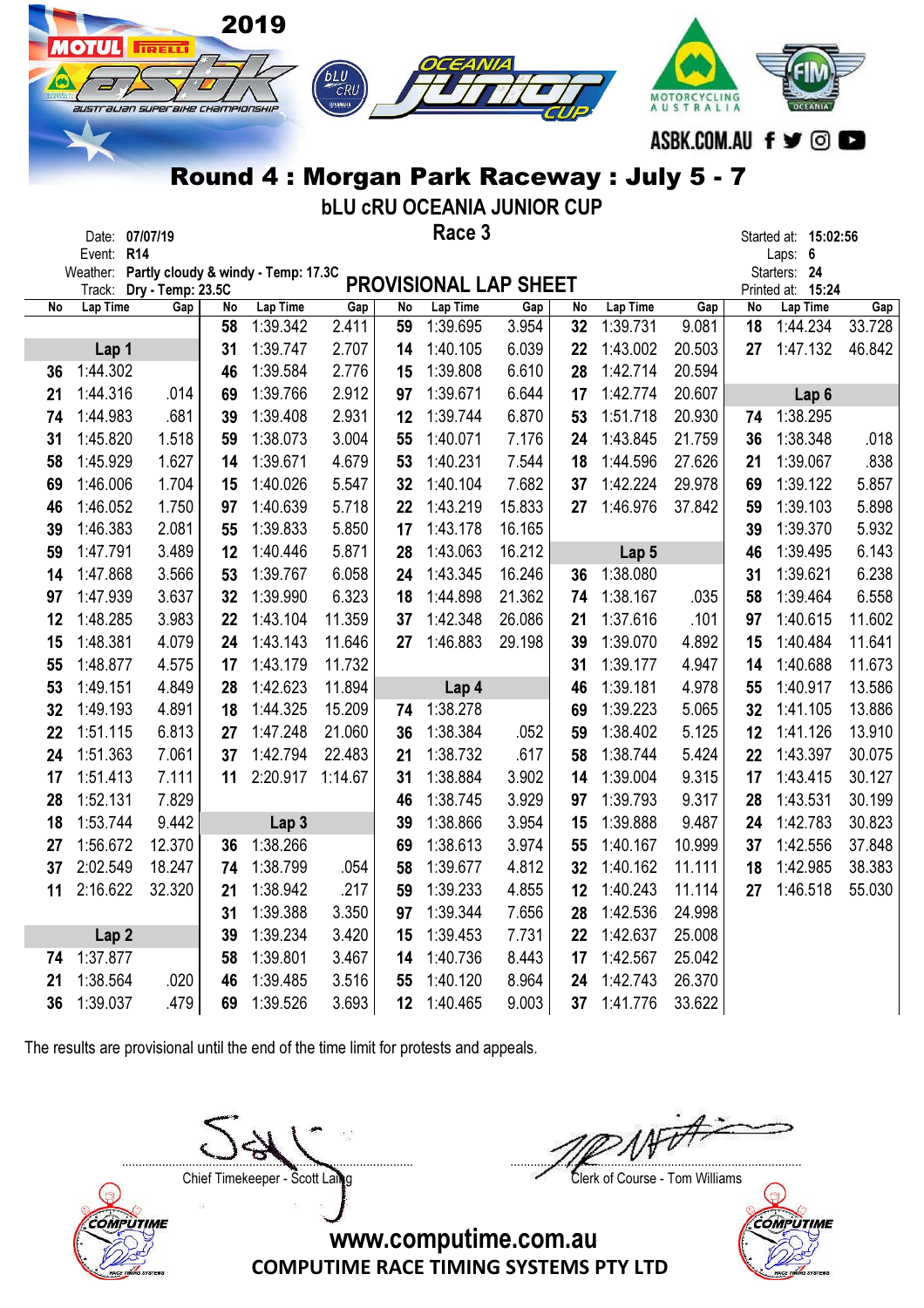| OTUL           | <b>IRELLI</b><br>australian superaixe championskip                       |             | 2019            | bLU CRU<br>ФУАМАНА |                | <b>164 N/I4</b>                   | MOTORCYCLING<br>AUSTRALIA<br>ASBK.COM.AU f y ©<br>Round 4: Morgan Park Raceway: July 5 - 7 |
|----------------|--------------------------------------------------------------------------|-------------|-----------------|--------------------|----------------|-----------------------------------|--------------------------------------------------------------------------------------------|
|                |                                                                          |             |                 |                    |                | <b>bLU CRU OCEANIA JUNIOR CUP</b> |                                                                                            |
|                | Date: 07/07/19                                                           |             |                 |                    |                | Race 3                            | Started at: 15:02:56                                                                       |
|                | Event: R14                                                               |             |                 |                    |                |                                   | Laps: 6<br>Starters: 24                                                                    |
|                | Weather: Partly cloudy & windy - Temp: 17.3C<br>Track: Dry - Temp: 23.5C |             |                 |                    |                | PROVISIONAL LAP CHART             | Printed at: 15:24                                                                          |
|                |                                                                          |             |                 |                    |                |                                   |                                                                                            |
| Grid           | 1                                                                        | $\mathbf 2$ | $\mathbf{3}$    | 4                  | 5              | 6                                 |                                                                                            |
| 36             | 36                                                                       | 74          | 36              | 74                 | 36             | 7 <sup>2</sup>                    |                                                                                            |
| 21             | 21                                                                       | 21          | $\overline{79}$ | 36                 | 7 <sub>4</sub> | 36                                |                                                                                            |
| 58             | $\overline{7}$                                                           | 36          | 21              | 21                 | 21             | 21                                |                                                                                            |
| $\overline{7}$ | 31                                                                       | 58          | 31              | 31                 | 39             | 69                                |                                                                                            |
| 39             | 58                                                                       | 31          | 39              | 46                 | 31             | 59                                |                                                                                            |
| 31             | 69                                                                       | 46          | 58              | 39                 | 46             | 39                                |                                                                                            |
| 46             | 46                                                                       | 69          | 46              | 69                 | 69             | 46                                |                                                                                            |
| 69             | 39                                                                       | 39          | 69              | 58                 | 59             | 31                                |                                                                                            |
| 14             | 59                                                                       | 59          | 59              | 59                 | 58             | 58                                |                                                                                            |
| 97             | 14                                                                       | 14          | 14              | 97                 | 14             | 97                                |                                                                                            |
| 59             | 97                                                                       | 15          | 15              | 15                 | 97             | 15                                |                                                                                            |
| 42             | 12                                                                       | 97          | 97              | 14                 | 15             | 14                                |                                                                                            |
| 15             | 15                                                                       | 55          | 12              | 55                 | 55             | 55                                |                                                                                            |
| 55             | 55                                                                       | 12          | 55              | 12                 | 32             | 32                                |                                                                                            |
| 53             | 53                                                                       | 53          | 53              | 32                 | 12             | 12                                |                                                                                            |
| 12             | 32                                                                       | 32          | 32              | 22                 | 28             | 22                                |                                                                                            |
| 32             | 22                                                                       | 22          | 22              | 28                 | 22             | 17                                |                                                                                            |
| $**1$          | 24                                                                       | 24          | 17              | 17                 | 17             | 28                                |                                                                                            |
| $37\,$         | 17                                                                       | 17          | 28              | 53                 | 24             | 24                                |                                                                                            |
| 17             | 28                                                                       | 28          | 24              | 24                 | 37             | 37                                |                                                                                            |
| 22             | 18                                                                       | 18          | 18              | 18                 | 18             | 18                                |                                                                                            |
| 24             | 27                                                                       | 27          | 37              | 37                 | 27             | 27                                |                                                                                            |
| 18             | 37                                                                       | $37\,$      | 27              | 27                 |                |                                   |                                                                                            |
| $27\,$         | 11                                                                       | 11          |                 |                    |                |                                   |                                                                                            |
| 28             |                                                                          |             |                 |                    |                |                                   |                                                                                            |



....................................................................................... .......................................................................................

Chief Timekeeper - Scott Laing Clerk of Course - Tom Williams

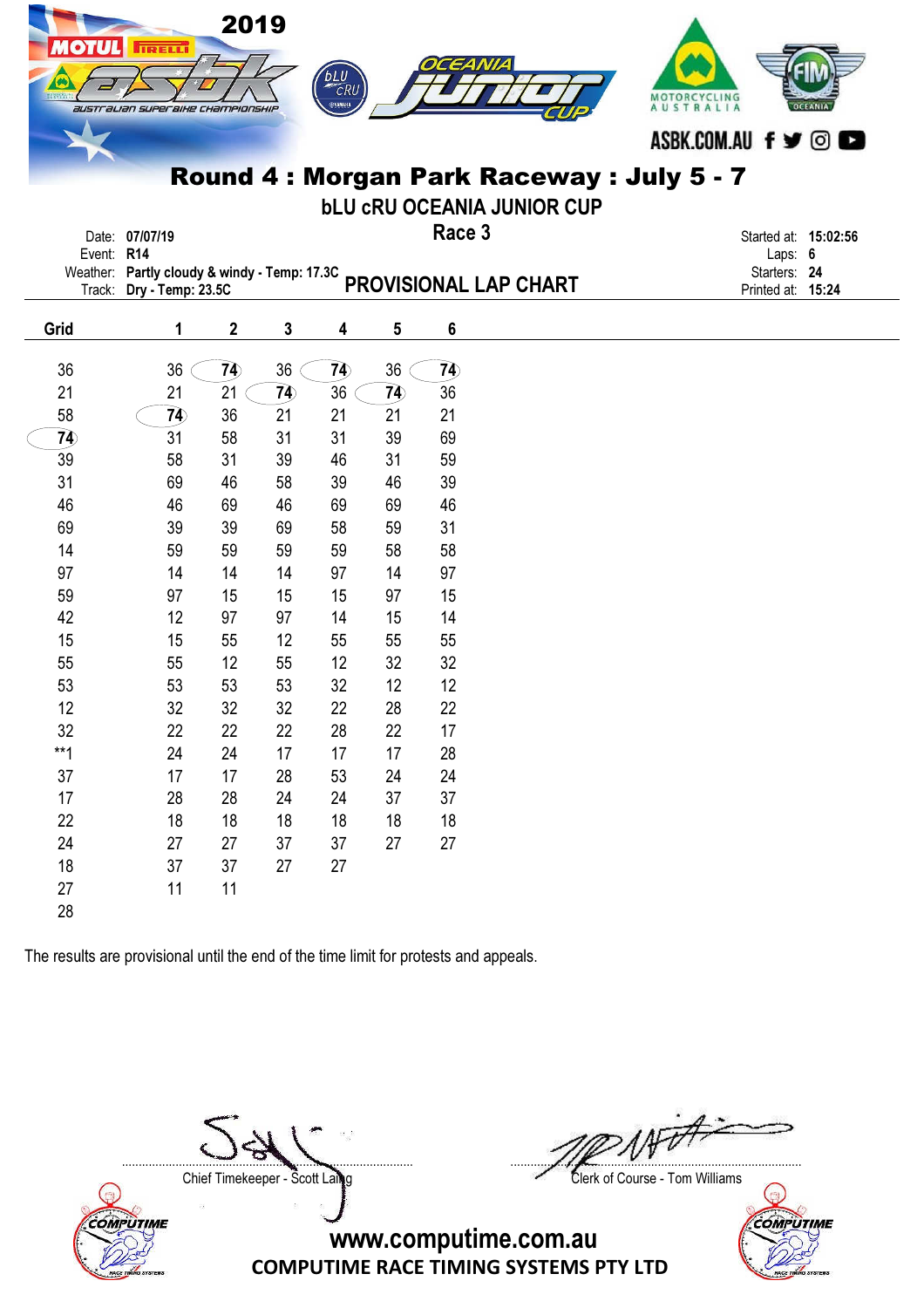|                | <b>MOTUL</b><br>IRELLI<br>australian superaixe championskip | 2019   | <b>bLU</b><br>CRU<br>ФУЛМАНА<br>Round 4: Morgan Park Raceway: July 5 - 7                                |        | CEANIA<br><b>bLU CRU OCEANIA JUNIOR CUP</b> |        | MOTORCYCLING<br>AUSTRALIA<br>ASBK.COM.AU f y © D |                         |          |
|----------------|-------------------------------------------------------------|--------|---------------------------------------------------------------------------------------------------------|--------|---------------------------------------------|--------|--------------------------------------------------|-------------------------|----------|
|                | Date: 07/07/19                                              |        |                                                                                                         | Race 3 |                                             |        |                                                  | Started at: 15:02:56    |          |
|                | Event: R14                                                  |        | Weather: Partly cloudy & windy - Temp: 17.3C<br>Track: Drv - Temp: 23.5C PROVISIONAL BEST PARTIAL TIMES |        |                                             |        |                                                  | Laps: 6<br>Starters: 24 |          |
|                |                                                             |        |                                                                                                         |        |                                             |        | <b>LAP</b>                                       | Printed at: 15:24       |          |
|                | Split 1<br>Pos Name                                         | Time   | Split 2<br>Name                                                                                         | Time   | Split 3<br>Name                             | Time   | Name                                             | Ideal                   | Fastest  |
| 1              | J. ROULSTONE                                                | 32.735 | M. GIBBONS                                                                                              | 33.957 | A. MCDONALD                                 | 30.377 | <b>J. ROULSTON</b>                               | 1:37.584                | 1:37.877 |
| 2              | C. THOMPSON                                                 | 32.808 | M. NIKOLIS                                                                                              | 34.224 | L. QUINN                                    | 30.469 | <b>C. THOMPSO</b>                                | 1:37.615                | 1:37.616 |
| 3              | T. DRANE                                                    | 32.888 | C. THOMPSON                                                                                             | 34.245 | G. NELSON                                   | 30.506 | <b>T. DRANE</b>                                  | 1:37.761                | 1:38.073 |
| 4              | A. GRENFELL                                                 | 32.912 | J. ROULSTONE                                                                                            | 34.266 | T. DRANE                                    | 30.507 | <b>G. NELSON</b>                                 | 1:37.804                | 1:38.866 |
| 5              | G. NELSON                                                   | 33.020 | G. NELSON                                                                                               | 34.278 | C. THOMPSON                                 | 30.562 | A. GRENFELL                                      | 1:37.953                | 1:38.080 |
| 6              | A. MCDONALD                                                 | 33.180 | T. DRANE                                                                                                | 34.366 | J. ROULSTONE                                | 30.583 | <b>M. GIBBONS</b>                                | 1:37.989                | 1:38.884 |
| $\overline{7}$ | <b>M. NIKOLIS</b>                                           | 33.193 | A. GRENFELL                                                                                             | 34.400 | M. NIKOLIS                                  | 30.614 | <b>M. NIKOLIS</b>                                | 1:38.031                | 1:38.745 |
| 8              | M. GIBBONS                                                  | 33.247 | L. QUINN                                                                                                | 34.450 | A. GRENFELL                                 | 30.641 | A. MCDONAL                                       | 1:38.129                | 1:38.613 |
| 9              | J. HATCH                                                    | 33.303 | A. MCDONALD                                                                                             | 34.572 | V. FLEMING                                  | 30.714 | L. QUINN                                         | 1:38.406                | 1:38.744 |
| 10             | T. BROWN                                                    | 33.452 | J. HATCH                                                                                                | 34.755 | M. GIBBONS                                  | 30.785 | <b>J. HATCH</b>                                  | 1:38.857                | 1:39.004 |
| 11             | A. KENWORTHY-JO                                             | 33.466 | J. RUSSO                                                                                                | 34.787 | J. RUSSO                                    | 30.797 | <b>T. BROWN</b>                                  | 1:39.281                | 1:39.344 |
|                | 12 L. QUINN                                                 | 33.487 | T. BROWN                                                                                                | 34.822 | J. HATCH                                    | 30.799 | R. OUGHTRE                                       | 1:39.321                | 1:39.744 |
| 13             | R. OUGHTRED                                                 | 33.568 | R. OUGHTRED                                                                                             | 34.857 | R. OUGHTRED                                 | 30.896 | Z. PETTENDY                                      | 1:39.374                | 1:39.453 |
| 14             | Z. PETTENDY                                                 | 33.574 | Z. PETTENDY                                                                                             | 34.882 | Z. PETTENDY                                 | 30.918 | A. KENWORT                                       | 1:39.496                | 1:39.767 |
|                | 15 V. FLEMING                                               | 33.618 | A. KENWORTHY-JO                                                                                         | 35.029 | A. KENWORTHY-JO                             | 31.001 | J. RUSSO                                         | 1:39.518                | 1:39.731 |
| 16             | J. RUSSO                                                    | 33.934 | V. FLEMING                                                                                              | 35.206 | T. BROWN                                    | 31.007 | <b>V. FLEMING</b>                                | 1:39.538                | 1:39.833 |
|                | 17 P. BOGNAR                                                | 34.552 | C. BUCHANAN                                                                                             | 35.523 | C. BUCHANAN                                 | 31.293 | P. BOGNAR                                        | 1:41.701                | 1:41.776 |
| 18             | J. PORT                                                     | 34.636 | H. DIPLOCK                                                                                              | 35.595 | P. BOGNAR                                   | 31.321 | <b>H. DIPLOCK</b>                                | 1:41.888                | 1:42.567 |
| 19             | T. CONNORS                                                  | 34.699 | L. KNIGHT                                                                                               | 35.595 | H. DIPLOCK                                  | 31.419 | <b>C. BUCHANA</b>                                | 1:41.942                | 1:42.536 |
| 20             | H. DIPLOCK                                                  | 34.874 | P. BOGNAR                                                                                               | 35.828 | J. PORT                                     | 31.732 | J. PORT                                          | 1:42.225                | 1:42.743 |
| 21             | L. KNIGHT                                                   | 34.952 | J. PORT                                                                                                 | 35.857 | L. KNIGHT                                   | 31.793 | <b>L. KNIGHT</b>                                 | 1:42.340                | 1:42.637 |
| 22.            | C. BUCHANAN                                                 | 35.126 | T. CONNORS                                                                                              | 35.884 | T. CONNORS                                  | 32.148 | <b>T. CONNORS</b>                                | 1:42.731                | 1:42.985 |
| 23.            | T. JAMES                                                    | 35.834 | T. JAMES                                                                                                | 36.750 | T. JAMES                                    | 33.742 | <b>T. JAMES</b>                                  | 1:46.326                | 1:46.518 |

24 N. BARBATI 43.511 N. BARBATI 42.102 N. BARBATI 39.845 N. BARBATI 2:05.458 2:16.622

The results are provisional until the end of the time limit for protests and appeals.

Chief Timekeeper - Scott Laing Clerk of Course - Tom Williams



....................................................................................... .......................................................................................

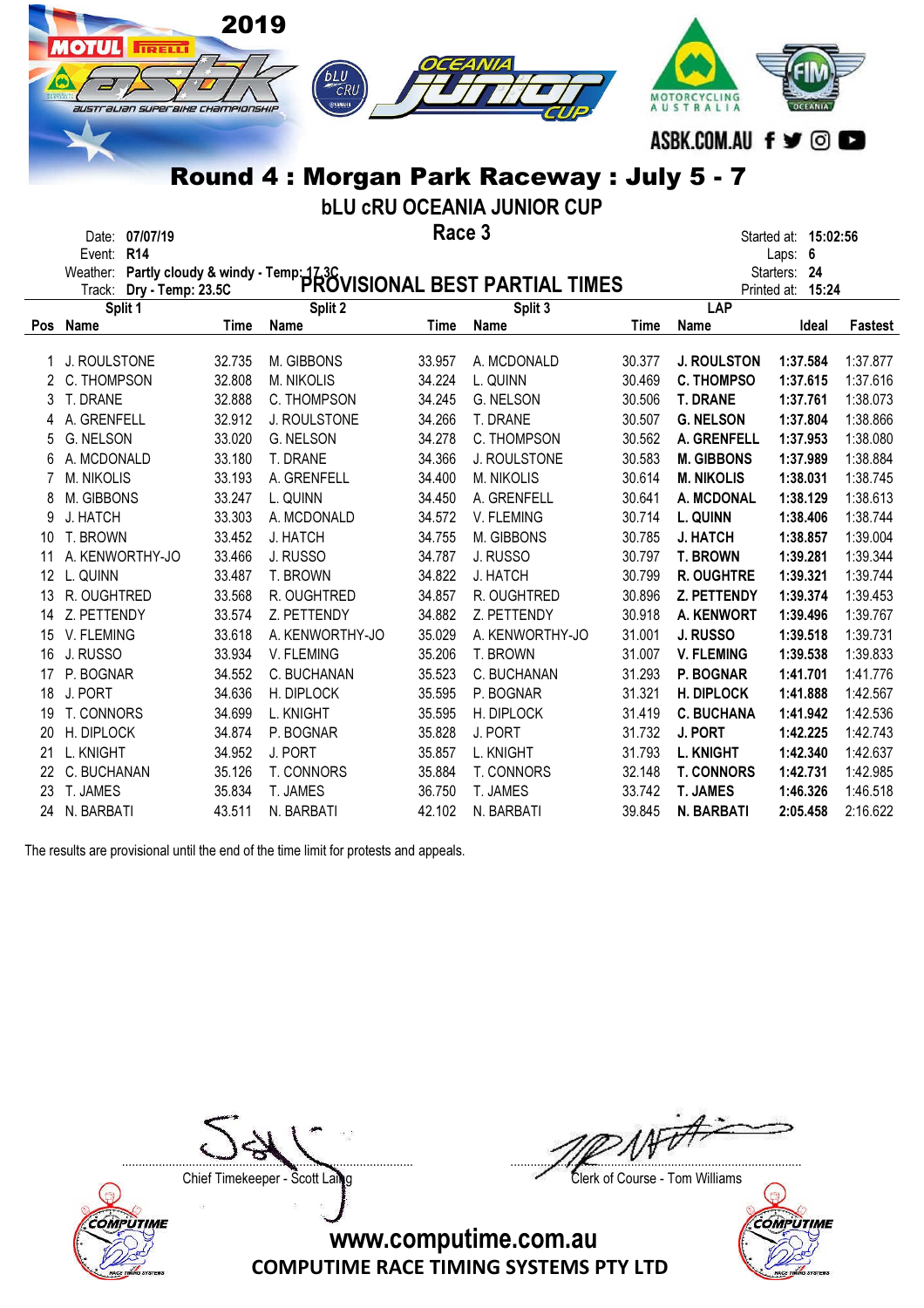

bLU cRU OCEANIA JUNIOR CUP PROVISIONAL ROUND POINTS

## bLU cRU OCEANIA JUNIOR CUP

|            |    |                      | Rnd 3          | Rnd 3  | Rnd 3  |       |
|------------|----|----------------------|----------------|--------|--------|-------|
| <b>Pos</b> | No | Name                 | Race 1         | Race 2 | Race 3 | Total |
| 1          | 74 | Jacob ROULSTONE      | 25             | 16     | 25     | 66    |
| 2          | 36 | Angus GRENFELL       | 20             | 25     | 20     | 65    |
| 3          | 39 | <b>Glenn NELSON</b>  | 18             | 20     | 15     | 53    |
| 4          | 21 | Carter THOMPSON      | 15             | 15     | 18     | 48    |
| 5          | 31 | Max GIBBONS          | 16             | 18     | 13     | 47    |
| 6          | 46 | Marianos NIKOLIS     | 14             | 17     | 14     | 45    |
|            | 59 | Tom DRANE            | 12             | 14     | 16     | 42    |
| 8          | 15 | Zak PETTENDY         | 10             | 13     | 10     | 33    |
| 9          | 69 | Archie McDONALD      | 13             |        | 17     | 30    |
| 10         | 58 | Lucas QUINN          | 17             |        | 12     | 29    |
| 11         | 97 | Thomas BROWN         | 7              | 11     | 11     | 29    |
| 12         | 32 | Jai RUSSO            | 6              | 10     | 7      | 23    |
| 13         | 12 | Reece OUGHTRED       | 5              | 12     | 6      | 23    |
| 14         | 55 | Varis FLEMING        | 4              | 9      | 8      | 21    |
| 15         | 14 | Jacob HATCH          | 9              |        | 9      | 18    |
| 16         | 53 | Alex KENWORTHY-JONES | 8              | 8      |        | 16    |
| 17         | 22 | Lincoln KNIGHT       |                | 6      | 5      | 12    |
| 18         | 17 | Hunter DIPLOCK       | 3              | 4      | 4      | 11    |
| 19         | 42 | Cros FRANCIS         | 11             |        |        | 11    |
| 20         | 37 | Patrick BOGNAR       | $\overline{2}$ | 7      | 1      | $10$  |
| 21         | 28 | Cormac BUCHANAN      |                | 5      | 3      | 8     |
| 22         | 24 | Jamie PORT           |                | 2      | 2      | 4     |
| 23         | 18 | Tom CONNORS          |                | 3      |        | 3     |
| 24         | 27 | <b>Toby JAMES</b>    |                |        |        |       |

Chief Timekeeper - Scott Laing Chief Timekeeper - Scott Laing



....................................................................................... .......................................................................................

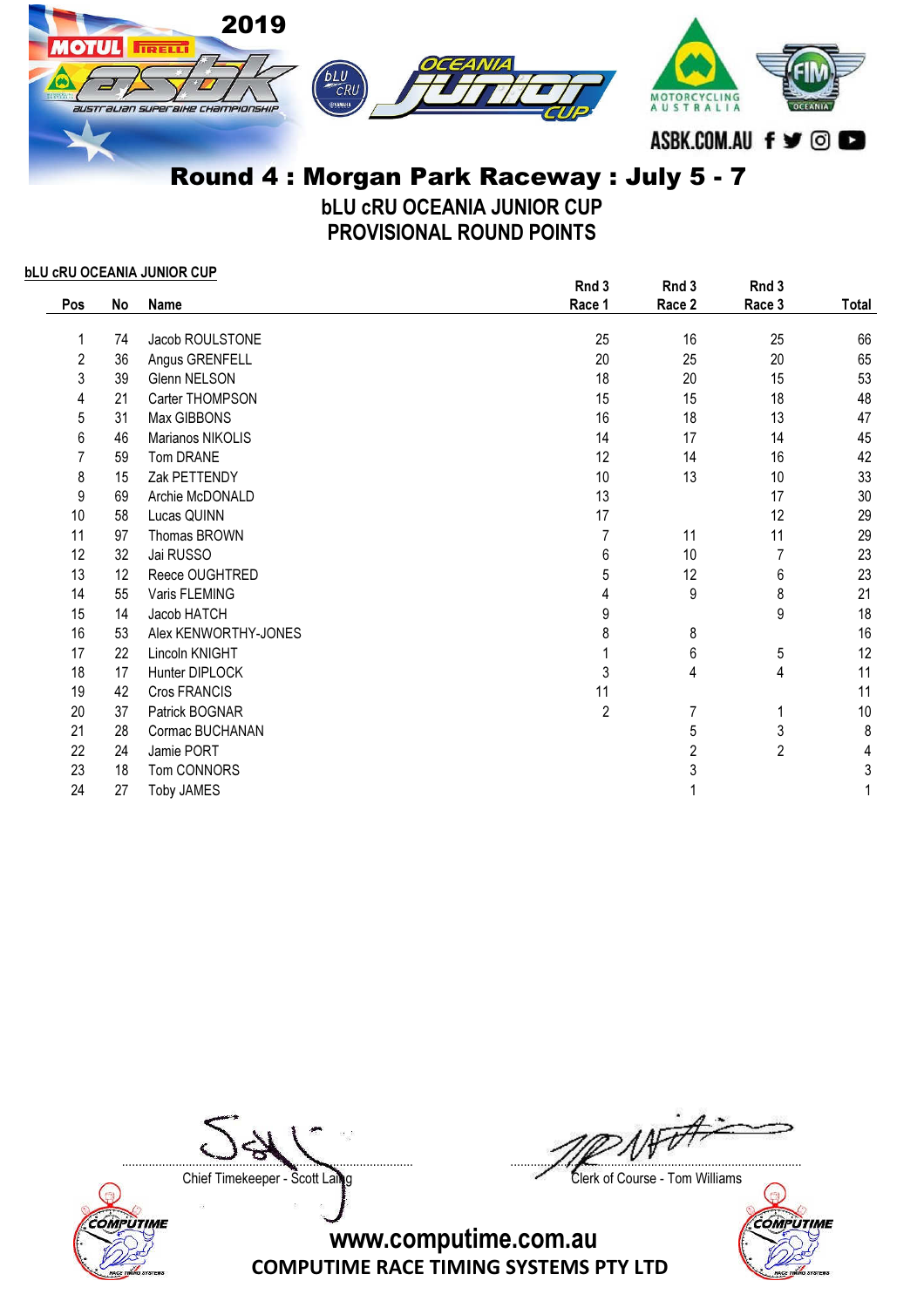

bLU cRU OCEANIA JUNIOR CUP PROVISIONAL PROGRESSIVE SERIES POINTS

bLU cRU OCEANIA JUNIOR CUP

|     |    |                         | Rnd 1      | Rnd 2         | Rnd 3          | Rnd 3                   | Rnd 3          |       |
|-----|----|-------------------------|------------|---------------|----------------|-------------------------|----------------|-------|
| Pos | No | <b>Name</b>             | W/fld      | <b>B/ford</b> | Race 1         | Race 2                  | Race 3         | Total |
|     | 21 | Carter THOMPSON         | 75         | 56            | 15             | 15                      | 18             | 179   |
| 2   | 36 | Angus GRENFELL          | 50         | 56            | 20             | 25                      | 20             | 171   |
| 3   | 74 | Jacob ROULSTONE         | 48         | 42            | 25             | 16                      | 25             | 156   |
| 4   | 59 | Tom DRANE               | 46         | 56            | 12             | 14                      | 16             | 144   |
| 5   | 46 | Marianos NIKOLIS        | 48         | 42            | 14             | 17                      | 14             | 135   |
| 6   | 42 | Cros FRANCIS            | 56         | 40            | 11             |                         |                | 107   |
| 7   | 39 | Glenn NELSON            | 20         | 32            | 18             | 20                      | 15             | 105   |
| 8   | 31 | Max GIBBONS             | 28         | 29            | 16             | 18                      | 13             | 104   |
| 9   | 12 | Reece OUGHTRED          | 34         | 39            | 5              | 12                      | 6              | 96    |
| 10  | 15 | Zak PETTENDY            | 31         | 29            | 10             | 13                      | 10             | 93    |
| 11  | 69 | Archie McDONALD         | 26         | 34            | 13             |                         | 17             | 90    |
| 12  | 32 | Jai RUSSO               | 29         | 24            | 6              | 10                      | 7              | 76    |
| 13  | 58 | Lucas QUINN             | 18         | 20            | 17             |                         | 12             | 67    |
| 14  | 14 | Jacob HATCH             | 24         | 25            | 9              |                         | 9              | 67    |
| 15  | 53 | Alex KENWORTHY-JONES    | 13         | 33            | 8              | 8                       |                | 62    |
| 16  | 28 | Cormac BUCHANAN         | 33         | 14            |                | 5                       | 3              | 55    |
| 17  | 17 | Hunter DIPLOCK          | 17         | 19            | 3              | 4                       | 4              | 47    |
| 18  | 22 | Lincoln KNIGHT          | 17         | 14            |                | $6\,$                   | 5              | 43    |
| 19  | 55 | Varis FLEMING           | 10         | 9             | 4              | 9                       | 8              | 40    |
| 20  | 97 | Thomas BROWN            |            |               |                | 11                      | 11             | 29    |
| 21  | 37 | Patrick BOGNAR          | 4          | 13            | $\overline{2}$ | 7                       | 1              | 27    |
| 22  | 24 | Jamie PORT              |            | 12            |                | $\overline{\mathbf{c}}$ | $\overline{c}$ | 23    |
| 23  | 18 | Tom CONNORS             | 12         | 3             |                | 3                       |                | 18    |
| 24  | 26 | <b>Dominic FLETCHER</b> | $\sqrt{2}$ | 4             |                |                         |                | 6     |
| 25  | 27 | <b>Toby JAMES</b>       |            |               |                |                         |                |       |



....................................................................................... .......................................................................................

Chief Timekeeper - Scott Laing Clerk of Course - Tom Williams